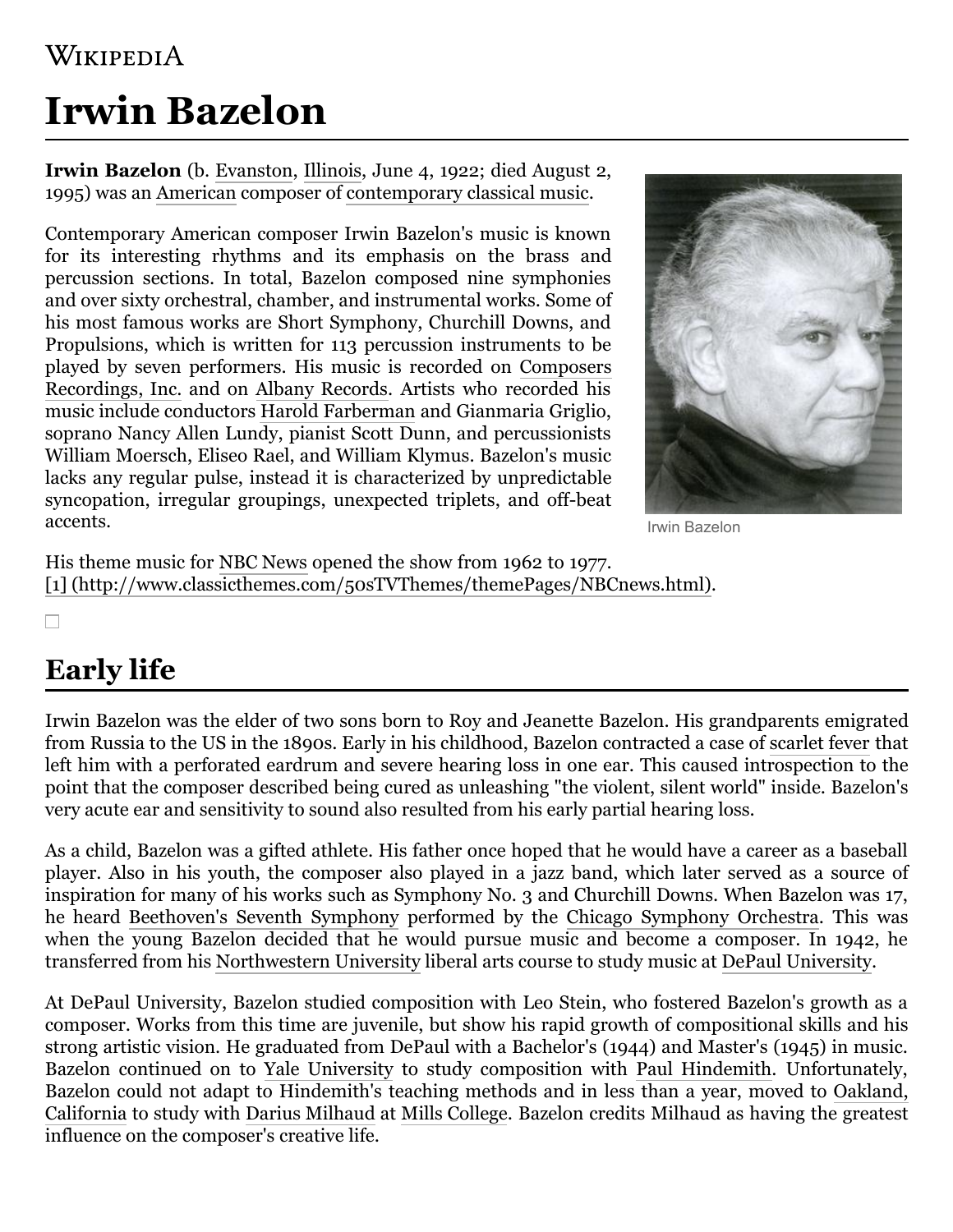In 1948, the composer moved to [New York City](https://en.wikipedia.org/wiki/New_York_City). There he supported himself by scoring documentaries, [art films, and theatrical productions including two](https://en.wikipedia.org/wiki/The_Taming_of_the_Shrew) [American Shakespeare Festival](https://en.wikipedia.org/wiki/American_Shakespeare_Festival) plays: The Taming of the Shrew and [The Merry Wives of Windsor](https://en.wikipedia.org/wiki/The_Merry_Wives_of_Windsor) from the mid-1950s to the mid-1970s. In 1953, Bazelon also began to write music for commercials that ranged from [Ipana](https://en.wikipedia.org/wiki/Ipana) toothpaste to Buitoni pasta. He is most famous for the signature theme for the NBC news. In fact, Bazelon referred to himself as the "father of contemporary music in commercials". Unlike many of his contemporaries, Bazelon refused to seek a permanent post at a university, relying instead on income from his compositions.

Bazelon did serve as a guest conductor at schools such as [Rutgers University,](https://en.wikipedia.org/wiki/Rutgers_University) [Eastman School of Music](https://en.wikipedia.org/wiki/Eastman_School_of_Music), [Oberlin College](https://en.wikipedia.org/wiki/Oberlin_College), [Rice University](https://en.wikipedia.org/wiki/Rice_University), and the [University of Virginia.](https://en.wikipedia.org/wiki/University_of_Virginia) He conducted his music with orchestras such as the [National Symphony](https://en.wikipedia.org/wiki/National_Symphony_Orchestra_(United_States)) and the [Detroit Symphony](https://en.wikipedia.org/wiki/Detroit_Symphony_Orchestra). In 1975, Bazelon published Knowing the Score: Notes of Film Music, which marked the end of his commercial career. In 1983, Bazelon was awarded the Koussevitsky Prize for his contribution to contemporary music, which led to the growth of his international fame.

#### **Music**

The city of his birth, [Chicago,](https://en.wikipedia.org/wiki/Chicago) and the city of much of his later life, New York, greatly influenced the composer. This is evident in the unpredictable rhythms and syncopation found in many of his works. Bazelon describes his music as having "the rebellious mutterings, cross-rhythms, and nervous tension and energy of the city" and "the alerations of mood, color and dramatic flair are a direct expression of the constant changes of pace, the rhythmic beat of life in the big metropolis". His music rarely has easily recognizable melodies. When questioned regarding this, Bazelon stated, "My music is melodic, it is the melody of the 21st century". Bazelon found inspiration from two main sources: city life and the racetrack.

Bazelon described the racetrack and each horse race as capturing a wide range of human emotions ranging like "hope, anxiety, joy and disappointment". The composer was a long time horse-racing [enthusiast. One of his most famous works, Churchill Downs, is named for the home of the Kentucky](https://en.wikipedia.org/wiki/Kentucky_Derby) Derby. In fact, it can be said that the racetrack helped launch the composer's symphonic career. With the [money from a big win, Bazelon recorded Concert Ballet: Centauri 17 with 16 members of the New York](https://en.wikipedia.org/wiki/New_York_Philharmonic) Philharmonic. On a trip to [Washington, D.C.](https://en.wikipedia.org/wiki/Washington,_D.C.), the composer ran into [Howard Mitchell,](https://en.wikipedia.org/wiki/Howard_Mitchell) then the conductor of the National Symphony Orchestra. Bazelon played the recording for him and showed him the score for the Short Symphony. The tape led to his conducting the Short Symphony with the National Symphony Orchestra in 1962, his first major orchestral debut.

## **Death**

Bazelon died on August 2, 1995, following complications after heart surgery. He is buried in Evergreen Cemetery, in Sagaponack, Long Island. Remarkably, the hearse caught fire on the way to the cemetery on the expressway at the exit to the racetrack. He is survived by his wife, artist [Cecile Gray Bazelon](https://en.wikipedia.org/wiki/Cecile_Gray_Bazelon).

## **External links**

- [Irwin Bazelon page \(https://web.archive.org/web/20110717033743/http://www.amc.net/IrwinBazelon\)](https://web.archive.org/web/20110717033743/http://www.amc.net/IrwinBazelon)
- [Irwin Bazelon interview \(http://www.kcstudio.com/bazelon2.html\)](http://www.kcstudio.com/bazelon2.html), March 4, 1987